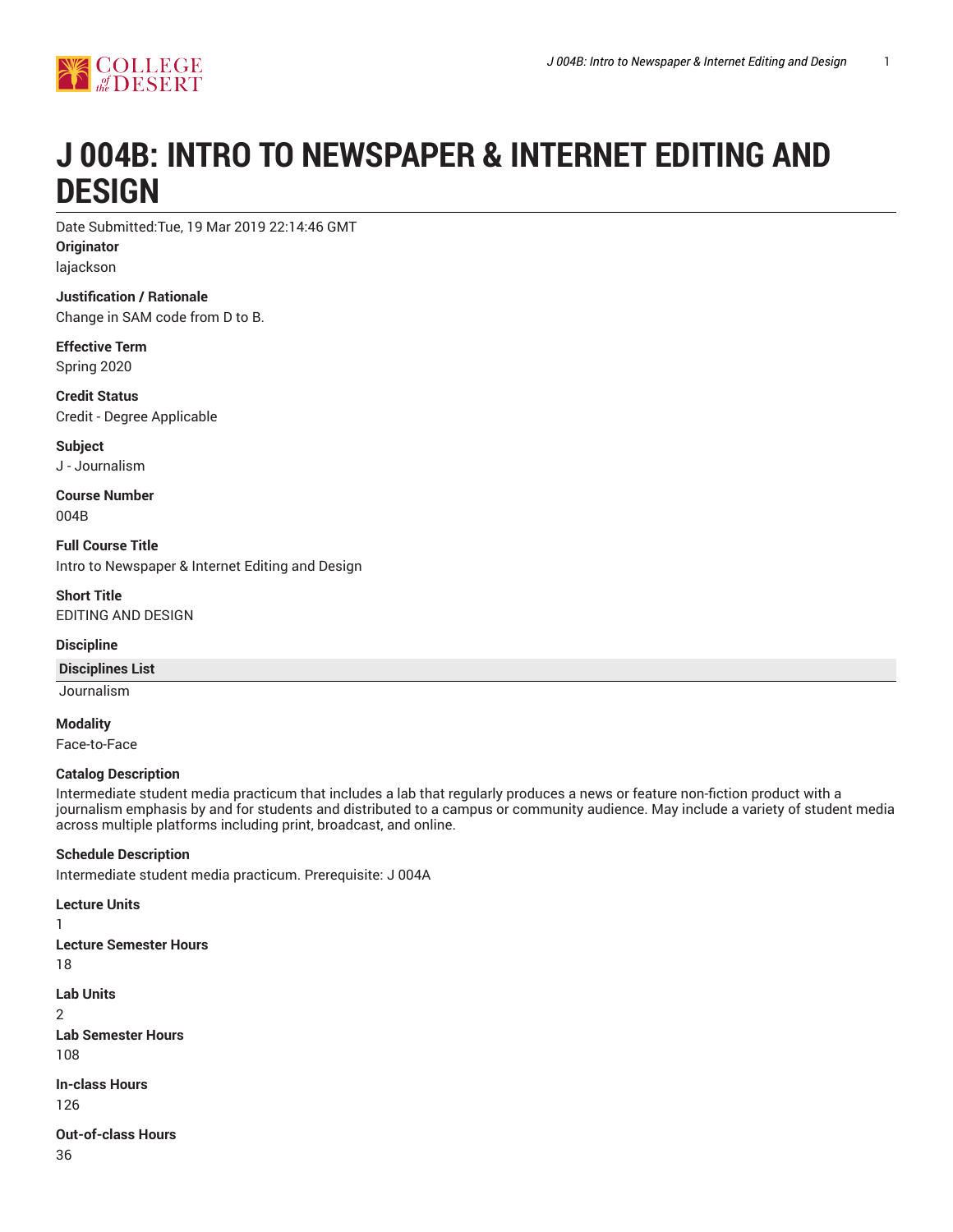

## **Total Course Units**

3 **Total Semester Hours** 162

**Prerequisite Course(s)**

J 004A

# **Required Text and Other Instructional Materials**

**Resource Type** Book

**Author** Acoca, S., Borenstein, S., Carvin, E., Chapman, M.

## **Title**

The 2016 Associated Press Stylebook and Briefing on Media Law

**Publisher** Associated Press

**Year** 2016

**College Level** Yes

**Flesch-Kincaid Level** 12

**ISBN #**

**Resource Type** Book

**Author** Harrower, Tim

**Title** The Newspaper Designer's Handbook

**Edition**

7th edition

**City** New York, N.Y.

**Publisher** McGraw-Hill

**Year**

2012

**College Level** Yes

**ISBN #** 13:978-007352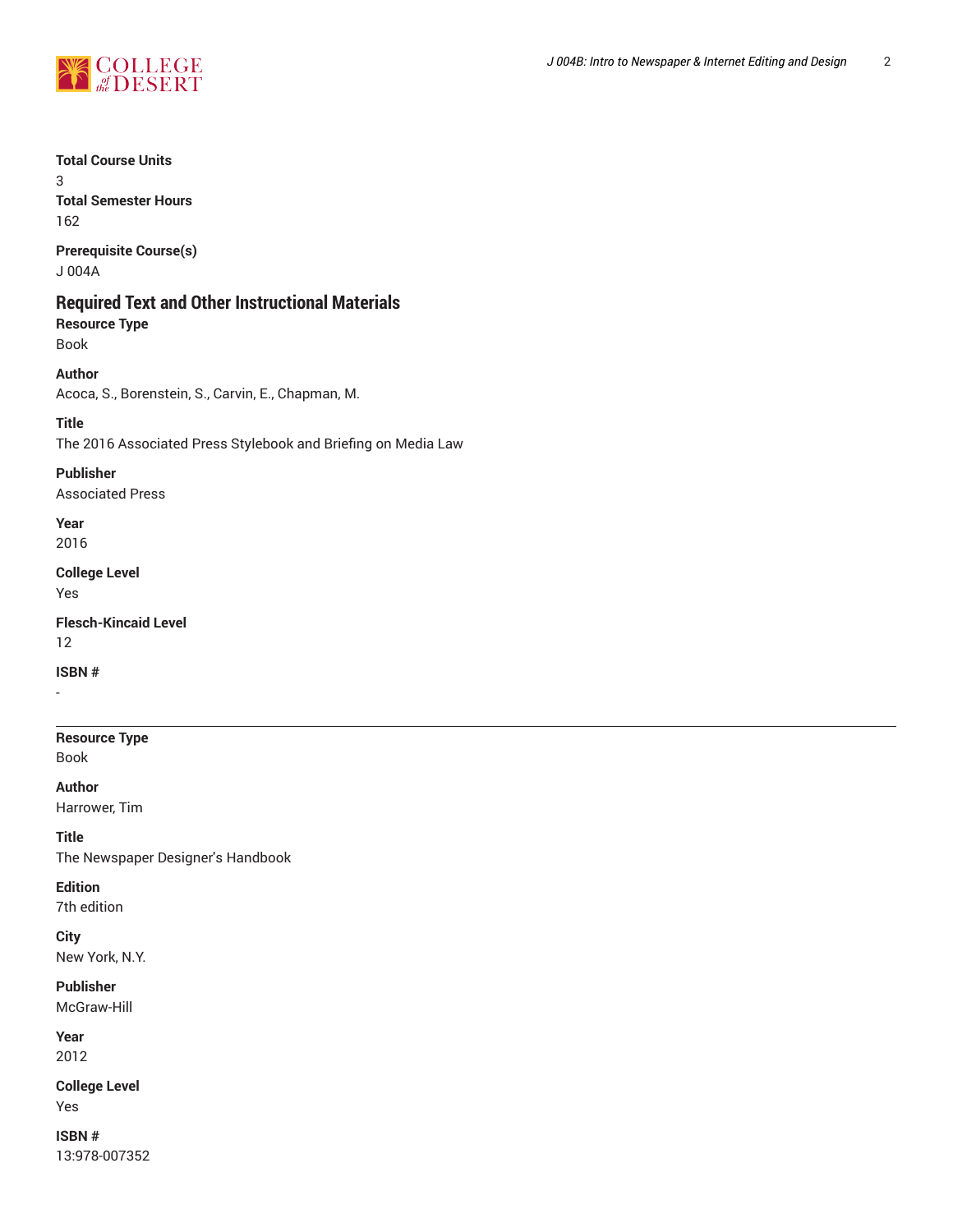

#### **Class Size Maximum**

20

## **Entrance Skills**

Demonstrate the ability to establish and meet deadlines

#### **Prerequisite Course Objectives**

J 004A-Gather news information weekly

**Entrance Skills** Recognize newsworthy items.

**Prerequisite Course Objectives**

J 004A-Define relevant news content

#### **Entrance Skills**

Compose publishable news stories and file them in a server folder for editing by the editor.

#### **Prerequisite Course Objectives**

J 004A-Edit basic news and information into publishable form, with attention to accuracy, clarity, thoroughness, fairness, AP style, and media law and ethics

#### **Entrance Skills**

Demonstrate the ability to ensure accuracy and fairness in news stories.

#### **Prerequisite Course Objectives**

J 004A-Assess ethical issues affecting media

#### **Entrance Skills**

Demonstrate the ability to work in the Macintosh Computer environment on Word for Macintosh and Photoshop. Demonstrate an understanding of the function of the computer program Quark

#### **Prerequisite Course Objectives**

J 004A-Learn the basics of working efficiently in the Macintosh computer environment in Microsoft Office, Photoshop and Quark and online in Word Press.

#### **Course Content**

Writing and presentation of intermediate level journalistic articles for print, online or broadcast Storytelling through written, visual, audio, video or other multimedia formats Copy editing Working under deadline Reporting and writing Photojournalism Online and multimedia journalism Legal issues Media ethics The business side of the publication (advertising, sales, distribution) Intermediate level storytelling skills and/or leadership/management involvement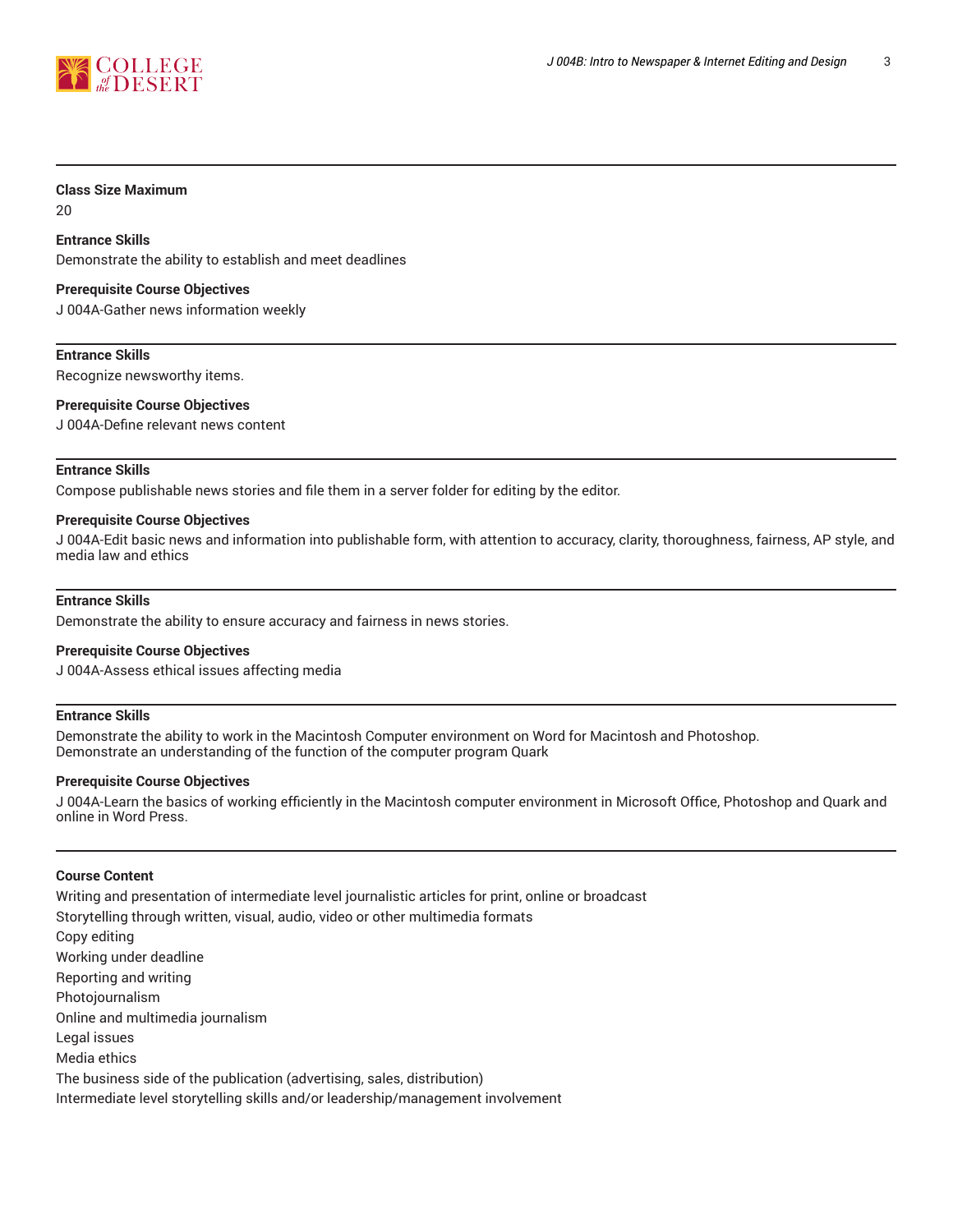

## **Lab Content**

Production of a regular news or feature non-fiction product with a journalism emphasis by and for students and distributed to a campus or community audience. Must include weekly newsgathering activities; regardless of publication frequency.

## **Course Objectives**

|              | <b>Objectives</b>                                                                                    |  |
|--------------|------------------------------------------------------------------------------------------------------|--|
| Objective 1  | Effectively edit and design a newspaper page.                                                        |  |
| Objective 2  | Edit and improve the work of others.                                                                 |  |
| Objective 3  | Edit a news story utilizing the specific AP writing style.                                           |  |
| Objective 4  | Understand the scope and opportunities in the field of digital multimedia design and implementation. |  |
| Objective 5  | Train others to be able to assume their responsibilities.                                            |  |
| Objective 6  | Develop effective design/layout for story presentation.                                              |  |
| Objective 7  | Develop news and feature stories through written, visual, audio, video or other multimedia formats.  |  |
| Objective 8  | Determine the best format -print, multimedia, visual, etc. - for telling basic news stories.         |  |
| Objective 9  | Define relevant news content.                                                                        |  |
| Objective 10 | Gather news information weekly.                                                                      |  |
| Objective 11 | Assess legal issues affecting media.                                                                 |  |
| Objective 12 | Assess ethical issues affecting media.                                                               |  |

#### **Student Learning Outcomes**

|           | Upon satisfactory completion of this course, students will be able to:                                                                                    |
|-----------|-----------------------------------------------------------------------------------------------------------------------------------------------------------|
| Outcome 1 | Develop leadership and management skills as an editor.                                                                                                    |
| Outcome 2 | Build a portfolio of completed projects for student media that demonstrates a range of storytelling formats/styles<br>that are more advanced than J-004A. |
| Outcome 3 | Edit basic and advanced news and information into publishable form, with attention to accuracy, fairness, AP style,<br>and media law and ethics.          |
| Outcome 4 | Evaluate a newspaper with regard to editing and design quality.                                                                                           |

## **Methods of Instruction**

| <b>Method</b>                      | Please provide a description or examples of how each instructional<br>method will be used in this course.   |                           |  |  |  |
|------------------------------------|-------------------------------------------------------------------------------------------------------------|---------------------------|--|--|--|
| Activity                           |                                                                                                             |                           |  |  |  |
| Tutorial                           |                                                                                                             |                           |  |  |  |
| Technology-based instruction       |                                                                                                             |                           |  |  |  |
| Supplemental/External Activity     |                                                                                                             |                           |  |  |  |
| Participation                      |                                                                                                             |                           |  |  |  |
| Lecture                            |                                                                                                             |                           |  |  |  |
| Laboratory                         |                                                                                                             |                           |  |  |  |
| Discussion                         |                                                                                                             |                           |  |  |  |
| Demonstration, Repetition/Practice |                                                                                                             |                           |  |  |  |
| Collaborative/Team                 |                                                                                                             |                           |  |  |  |
| <b>Methods of Evaluation</b>       |                                                                                                             |                           |  |  |  |
| <b>Method</b>                      | Please provide a description or examples of how<br>each evaluation method will be used in this course.      | <b>Type of Assignment</b> |  |  |  |
| Written homework                   |                                                                                                             |                           |  |  |  |
| Other                              | Performance, including attendance,<br>meeting deadlines, leadership capabilities,<br>persistence, accuracy. |                           |  |  |  |
| Organizational/timeline assessment |                                                                                                             |                           |  |  |  |
| Distances and a series and the     |                                                                                                             |                           |  |  |  |

#### Behavior assessment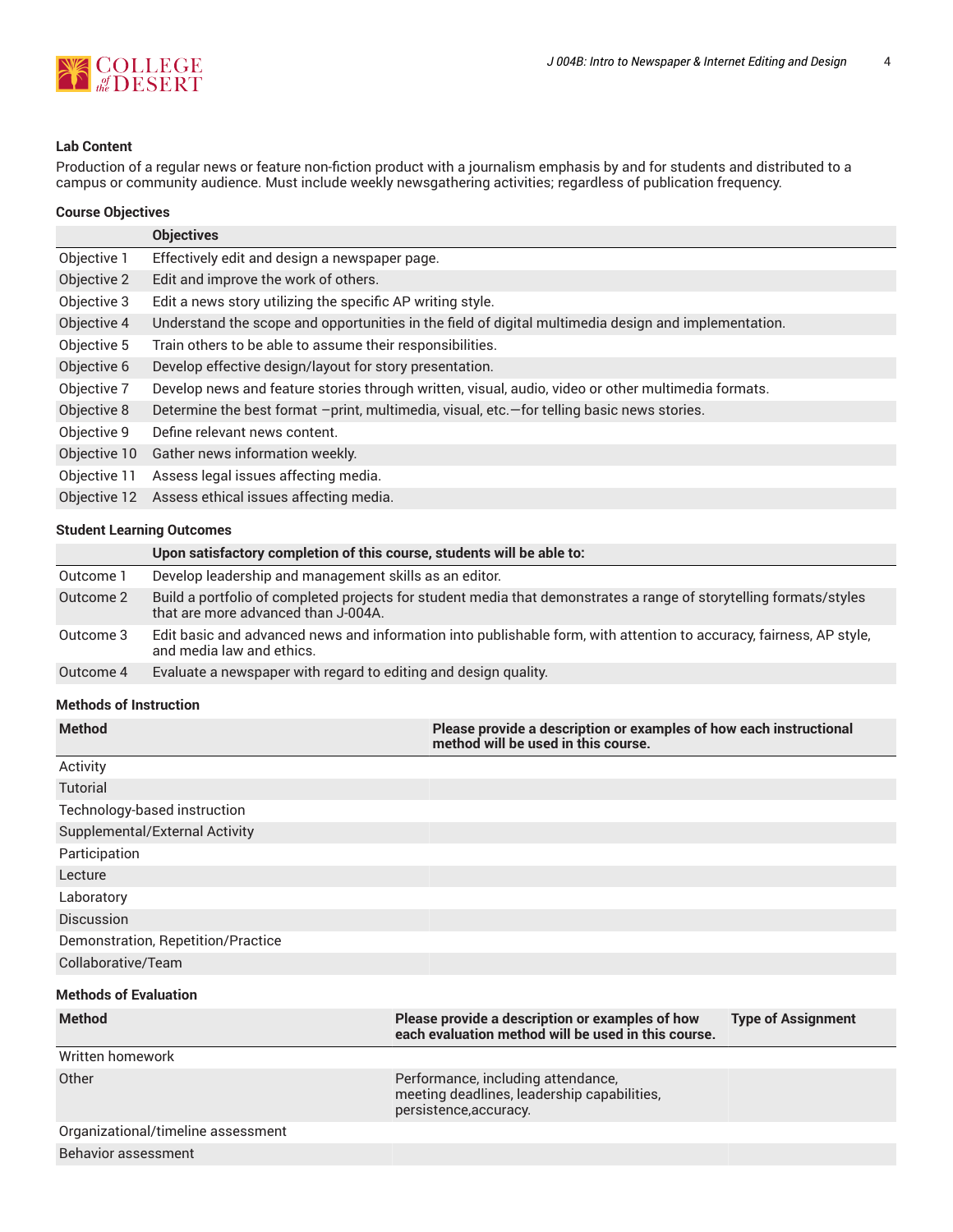

## Self-paced testing,Student preparation Student participation/contribution

Mid-term and final evaluations Successfully complete a final exam in which the student demonstrates the ability to fulfill the expected learning outcomes.

Self/peer assessment and portfolio evaluation

Product/project development evaluation

Group activity participation/observation

College level or pre-collegiate essays

Field/physical activity observations

Laboratory projects

Reading reports

**Critiques** 

## **Assignments**

## **Other In-class Assignments**

- 1. Learn the basics of good newspaper design.
- 2. Operate equipment and software to design newspaper pages.
- 3. Participate in completing five to six issues of The Chaparral.

## **Other Out-of-class Assignments**

- 1. Research ad write at least six (6) newsworthy and publishable stories.
- 2. Create graphic and artistic design.

**Grade Methods**

Letter Grade Only

# **MIS Course Data**

**CIP Code** 09.0401 - Journalism.

**TOP Code** 060200 - Journalism

**SAM Code** B - Advanced Occupational

**Basic Skills Status** Not Basic Skills

**Prior College Level** Not applicable

**Cooperative Work Experience** Not a Coop Course

**Course Classification Status** Credit Course

**Approved Special Class** Not special class

**Noncredit Category** Not Applicable, Credit Course